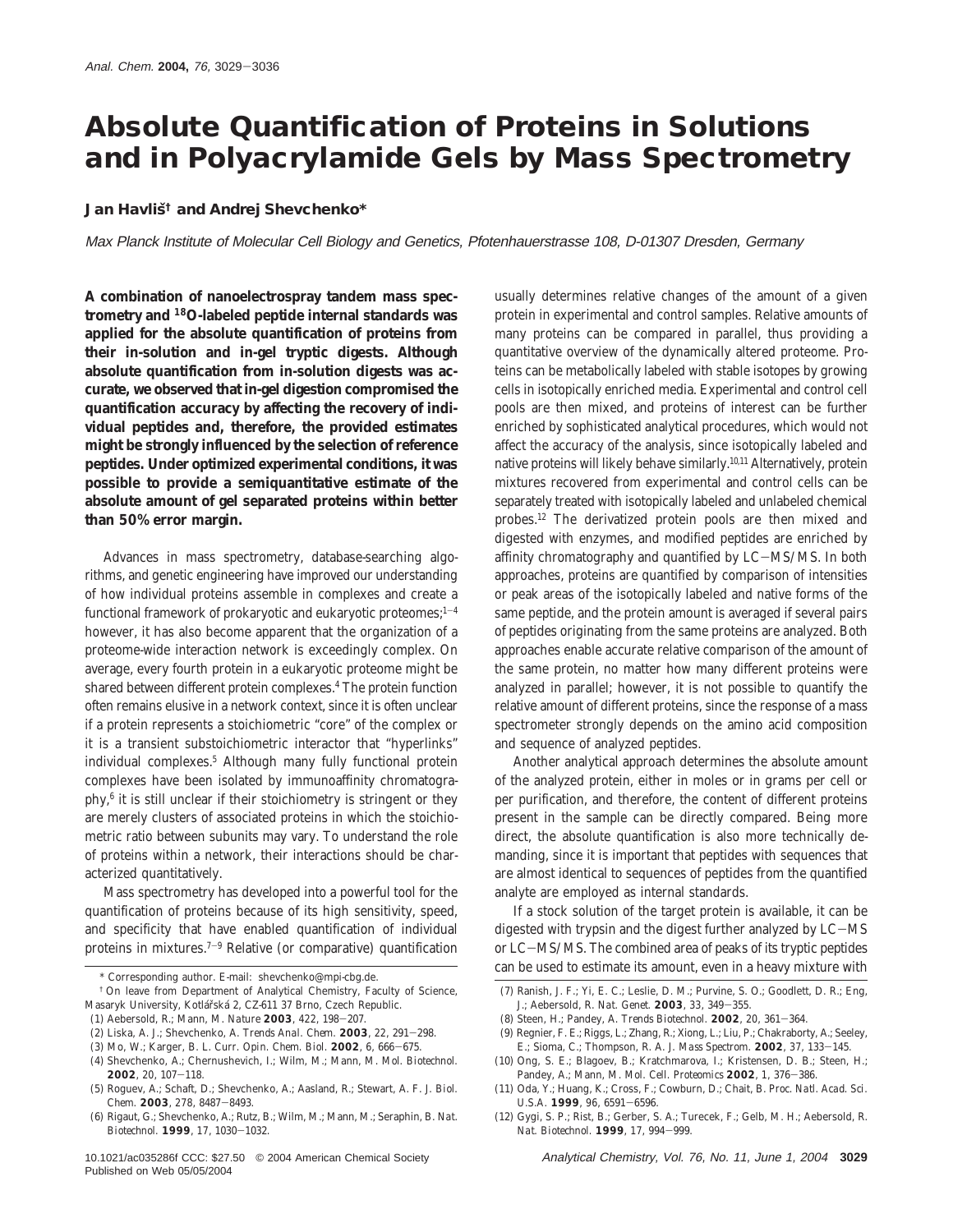other proteins.13 On-line sequencing of eluted peptides also produces multiple fragment ions for each peptide, thus increasing the specificity of its identification and the accuracy of quantification.<sup>14</sup>

Synthetic peptides, which either incorporate amino acids enriched with stable isotopes or are labeled by stable isotopes in a chemical or enzymatic reaction are commonly employed as internal standards for absolute quantification. Isotopicaly labeled peptides have chemical properties almost identical to properties of the corresponding peptides from the analyte, but because of the difference in their intact masses or masses of fragment ions, they can be readily distinguished by MS or MS/MS methods. The absolute concentration of a protein can be calculated from a ratio of intensities of signals derived from the analyte and from the internal standard.15 Tryptic peptides derived from the analyzed proteins and synthetic isotopically labeled internal standards were employed in absolute quantification of proteins in-solution $16,17$  and, recently, in-gel.18

Isotopically labeled internal standards can also be obtained by digesting a stock solution of the protein of interest with trypsin in a buffer containing  $H_2{}^{18}O.{}^{19}$  Upon digestion,  ${}^{18}O$  atoms are incorporated into C-terminal carboxyl groups of tryptic peptides. Peptides with C-terminal lysine residues mostly incorporate one 18O atom, whereas peptides with C-terminal arginine residues typically incorporate two atoms, and their masses are shifted from the masses of unlabeled peptides by 2 and 4 Da, respectively.20 18O-labeled digest is then spiked into a digest of the target protein, and labeled peptides are employed as internal standards for protein quantification.21 Although isotopic clusters of 18O-labeled peptides partially overlap with isotopic clusters of unlabeled peptides, simple deconvolution algorithms enable accurate determination of peak areas of the reference peptide and the analyte.22,23 Argininecontaining peptides usually dominate in MALDI spectra of protein digests, $24$  which together with favorable 4 Da mass shift makes them preferred standards for the 18O-based quantification; however, the possibility of variable modification of certain amino acid residues, such as oxidation of methionine or tryptophane residues, or desamidation of asparagine residues, or the presence of internal cleavage site(s), should also be considered when selecting appropriate reference peptides. Under certain reaction conditions, the yield of peptides rendered by in solution digestion of a target

(13) Chelius, D.; Bondarenko, P. V. *J. Proteome Res.* **<sup>2002</sup>**, *<sup>1</sup>*, 317-323.

- (14) Desiderio, D. M.; Wirth, U.; Lovelace, J. L.; Fridland, G.; Umstot, E. S.; Nguyen, T. M. D.; Schiller, P. W.; Szeto, H. S.; Clapp, J. F. *J. Mass Spectrom.* **<sup>2000</sup>**, *<sup>35</sup>*, 725-733.
- (15) Zhu, X. G.; Desiderio, D. M. *Mass Spectrom. Rev.* **<sup>1996</sup>**, *<sup>15</sup>*, 213-240.
- (16) Barr, J. R.; Maggio, V. L.; Patterson, D. G., Jr.; Cooper, G. R.; Henderson, L. O.; Turner, W. E.; Smith, S. J.; Hannon, W. H.; Needham, L. L.; Sampson, E. J. *Clin. Chem.* **<sup>1996</sup>**, *<sup>42</sup>*, 1676-1682.
- (17) Barnidge, D. R.; Dratz, E. A.; Martin, T.; Bonilla, L. E.; Moran, L. B.; Lindall, A. *Anal. Chem.* **<sup>2003</sup>**, *<sup>75</sup>*, 445-451.
- (18) Gerber, S. A.; Rush, J.; Stemman, O.; Kirschner, M. W.; Gygi, S. P. *Proc. Natl. Acad. Sci. U.S.A.* **<sup>2003</sup>**, *<sup>100</sup>*, 6940-6945.
- (19) Mirgorodskaya, O. A.; Kozmin, Y. P.; Titov, M. I.; Korner, R.; Sonksen, C. P.; Roepstorff, P. *Rapid Commun. Mass Spectrom.* **<sup>2000</sup>**, *<sup>14</sup>*, 1226-1232.
- (20) Schno¨lzer, M.; Jedrzejewski, P.; Lehmann, W. D. *Electrophoresis* **1996**, *17*, <sup>945</sup>-953.
- (21) Shevchenko, A.; Shevchenko, A. *Anal. Biochem.* **<sup>2001</sup>**, *<sup>296</sup>*, 279-283.
- (22) Havliš, J.; Thomas, H.; Šebela, M.; Shevchenko, A. *Anal. Chem.* **2003**, 75, 1300–1306. <sup>1300</sup>-1306. (23) Yao, X.; Freas, A.; Ramirez, J.; Demirev, P. A.; Fenselau, C. *Anal. Chem.*
- **<sup>2001</sup>**, *<sup>73</sup>*, 2836-2842.
- (24) Krause, E.; Wenschuh, H.; Jungblut, P. R. *Anal. Chem.* **<sup>1999</sup>**, *<sup>71</sup>*, 4160- 4165.

protein might be close to 100%, and therefore, the protein concentration is directly proportional to the average concentration of individual tryptic peptides in the digest. The method is relatively simple, robust and directly compatible with both MALDI- and ESI-MS.

Although a few absolute quantification approaches have been developed, it is still unclear if a polyacrylamide gel matrix affects the yield of peptides from different proteins in a different way and whether the quantification in-solution and in-gel is expected to produce different estimates of the protein amount. It is equally important to determine which experimental conditions, such as enzyme concentration, digestion temperature, extraction solvent, etc., would enable the most robust absolute quantification over a wide range of proteins with different physical properties. To this end, we performed the comparative quantification of several model proteins from their in-solution and in-gel digests. We observed that the digestion of proteins embedded into a polyacrylamide matrix affects the recovery of peptides, and therefore, the results may strongly depend on what peptides were selected as a references for the quantification. We also determined the experimental conditions that enabled a robust semiquantitative estimate of the absolute amount of gel-separated proteins within ∼50% error margin.

# **EXPERIMENTAL SECTION**

**Materials and Reagents.** All chemicals were purchased from Sigma (Sigma Chemicals, St. Louis, MO) and were of analytical grade, unless otherwise noted. Concentration of stock solutions of standard proteins bovine serum albumin (BSA), budding yeast glucose-6-phosphate dehydrogenase (GPD), bovine carbonic anhydrase (CAH), and equine heart myoglobin (MYO) and synthetic peptides was determined by amino acid analysis performed in the laboratory of Dr. P. Hunziker at the University of Zürich. For further use,  $95\%$   $\rm H_2^{18}O$  (Cambridge Isotopic Laboratories, MA) was purified by microdistillation, as described.25 Modified porcine trypsin was purchased from Promega (sequencing grade modified trypsin, Catalog No. V5111, Mannheim, Germany). 1-Cyano-4 hydroxycinnamic acid (a matrix for preparing MALDI probes) was purchased from Bruker Daltonik GmbH (Bremen, Germany). Isotopically labeled AQUA peptide standards of horse myoglobin were kindly provided by Drs. S. A. Gerber and S. P. Gygi (Harvard Medical School, Boston, MA).

**Instruments and Software.** Tandem mass spectrometry experiments were performed on a modified QSTAR Pulsar *i* quadrupole time-of-flight mass spectrometer (MDS Sciex, Concord, Ontario, Canada) equipped with a nanoelectrospray ion source (Proxeon Biosystems A/S, Odense, Denmark).

To acquire MS/MS spectra of internal standards, precursors were selected by the analytical quadrupole Q1 within a *m*/*z* window of ∼4 Da for 18O-labeled and 2 Da for AQUA peptides to ensure unperturbed transmission of the isotopic clusters of doubly charged peptide ions. Collision energy was adjusted manually for the highest yield of relevant fragment ions. Ion current was controlled to avoid saturating the detection system, and peak intensities were always lower than 700 counts/s (cps). Spectra were processed using Analyst QS SP6 (MDS Sciex, Concord,

<sup>(25)</sup> Shevchenko, A.; Chernushevich, I.; Wilm, M.; Mann, M. *Methods Mol. Biol.* **<sup>2000</sup>**, *<sup>146</sup>*, 1-16.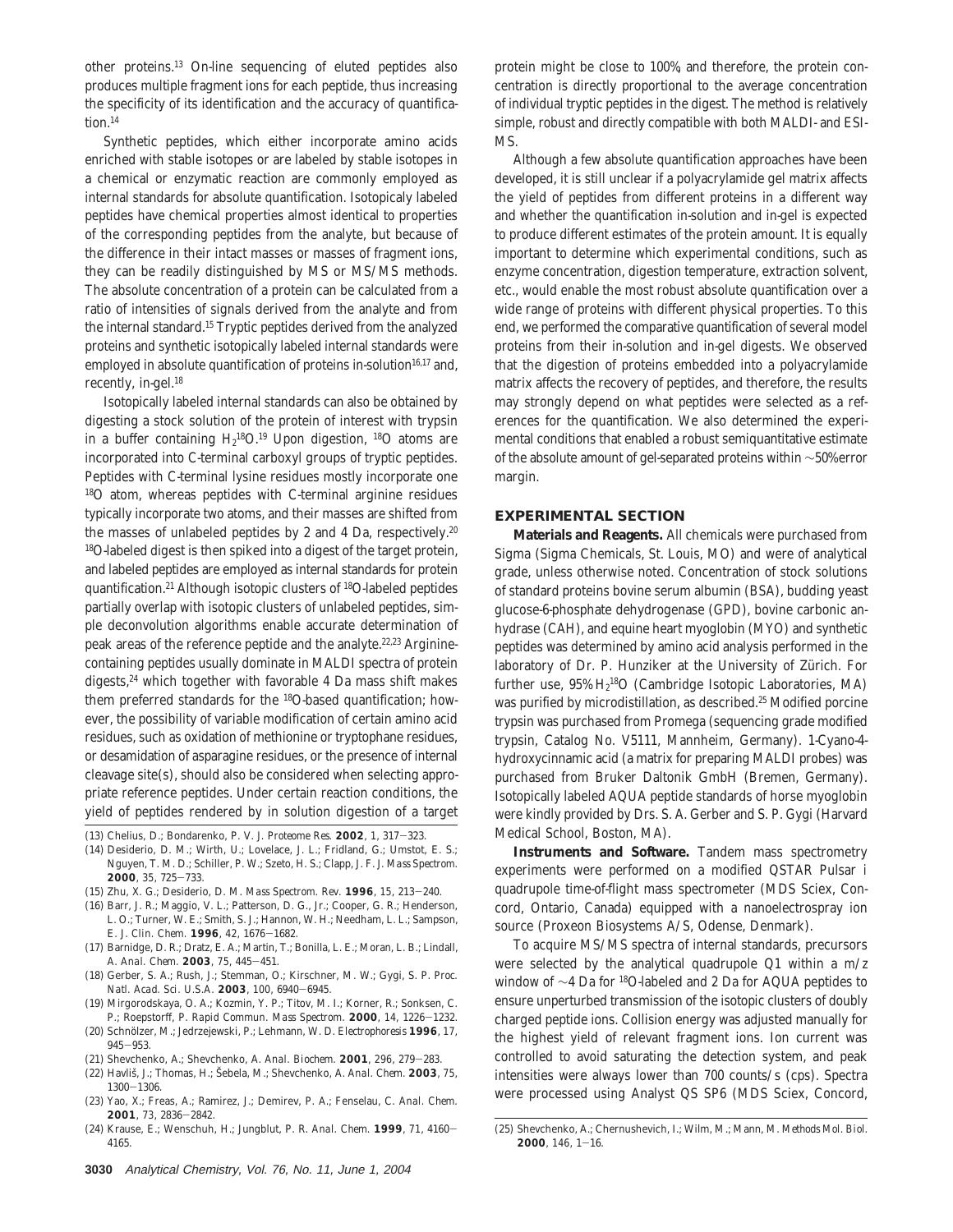Ontario, Canada) and ACD/SpecViewer 5.04 (Advanced Chemistry Development, Toronto, Ontario, Canada).

Protein quantification by MALDI-TOF was performed on a Reflex IV mass spectrometer equipped with a Scout 384 ion source (Bruker Daltonics GmbH, Bremen, Germany). Spectra were processed by XMass 1.5.1 (Bruker Daltonics, Bremen) and ACD/ SpecViewer 5.04 (Advanced Chemistry Development, Toronto, Canada).

**In-Gel Digestion of Standard Proteins.** Proteins were separated by one-dimensional SDS-polyacrylamide gel electrophoresis on a Bio-Rad Mini-Protean II system using 12% polyacrylamide gels of 1-mm thickness. Aliquots of stock solutions of proteins prepared in 1% formic acid were diluted with a sample buffer to a final concentration ∼1.0 or 3.0 *µ*M, and then 5 *µ*L of this solution was loaded onto a gel. Upon electrophoresis, proteins were visualized by Coomassie Brilliant Blue R250 staining (Serva Electrophoresis GmbH, Heidelberg, Germany). Protein bands were excised, cut into 1 mm3 cubes, put into 0.65-mL PCR microtubes (Roth, Karlsruhe, Germany), and in-gel digested using modified trypsin as described previously.22 Destained, washed, and dehydrated gel pieces were rehydrated for 60 min in a 0.5 or 10.0 *µ*M solution of the modified trypsin in 50 mM ammonium bicarbonate buffer at 4 °C. The digestion was carried out for 720 min at 37 or 58 °C and stopped by the addition of 10% formic acid.

**In-Solution Digestion of Standard Proteins.** A 10-*µ*L aliquot of a stock solution were dried in a vacuum centrifuge and redissolved in 40  $\mu$ L of either H<sub>2</sub><sup>16</sup>O or H<sub>2</sub><sup>18</sup>O, depending on the particular experiment. A 1-*µ*L aliquot of unmodified bovine trypsin was added to achieve an enzyme-to-substrate ratio of 1:5, followed by 0.5 *µ*L of 2.5 M ammonium bicarbonate. Trypsin and ammonium bicarbonate were dissolved in 18O-water to produce isotopically labeled standards. Digestion was performed at 37 °C for 720 min and stopped with 10% formic acid.

In further experiments, standard proteins were quantified using the following reference tryptic peptides: BSA: YLYEIAR (B1), KVPQVSTPTLVEVSR (B2), LVNELTEFAK (B3), LGEYGFQ-NALIVR (B4), DAFLGSFLYEYSR (B5); GPD: IDHYLGK (G1), VQPDAAVYLK (G2), WEGVPIMMR (G3), FGNQFLNASWNR (G4), NTVISVFGASGDLAK (G5); CAH: VLDALDSIK (C1), QSPVNIDTK (C2); and MYO: ALELFR (M1), LFTGHPETLEK (M2).

**Protein Quantification In-Solution.** Digestion of proteins in solution was performed as described above with a few modifications applied in the specific experiments.

*Linearity of the Calibration Curve*. The stock of the in-solution digest of BSA was diluted to 13.5, 27.0, 54.0, 108.0, and 270.0 *µ*M concentration. 18O-labeled BSA tryptic peptide mixture (108.0 *µ*M, internal standard) was spiked into the samples prior to measurements. Spiked protein samples were further diluted 70 times with methanol/10% formic acid 3:2 (v/v) to reach the range of peptide concentration  $0.2-3.9 \mu M$  and loaded into a spraying needle. The concentrations of three tryptic peptides, B1, B4, and B5, were determined for each dilution as described previously,<sup>22</sup> and the results were averaged.

*Completeness of In-Solution Digestion*. In-solution digest of 3.8  $\mu$ M BSA in  $\rm{H}_{2}$ <sup>18</sup>O was spiked with a known concentration of three synthetic standard tryptic peptides, B1, B4, B5 (Eurogentec,

Seraing, Belgium), at 1.5, 1.2, and 1.5 *µ*M, respectively. Isotopic clusters of unlabeled and 18O-labeled peptides were deconvoluted as described below. The actual concentration of 18O-labeled digestion products was calculated from the ratio of the intensities of labeled and unlabeled forms and compared with the start concentration of BSA.

**Absolute Quantification of Proteins In-Solution.** Mixtures containing BSA and GPD in different molar ratios, 1.3 *µ*M BSA and 1.3 *µ*M GPD, 3.8 *µ*M BSA and 1.3 *µ*M GPD, and 1.3 *µ*M BSA and 4.0  $\mu$ M GPD, were digested by trypsin, and each sample was spiked with an aliquot of 18O-labeled peptide standard containing 2.1 *µ*M BSA and 1.8 *µ*M GPD. Proteins were quantified using five reference tryptic peptides for BSA (B1-B5) and five reference tryptic peptides for GPD  $(G1-G5)$ . Oxidized forms of methionineand tryptophane-containing peptides were not detected.

**Absolute Quantification of Proteins In-Gel.** Mixtures of 6.5 pmol of BSA and 6.7 pmol of GPD, 6.5 pmol of BSA and 20.0 pmol of GPD, and 18.8 pmol of BSA and 6.7 of pmol GPD were loaded onto a polyacrylamide gel, and bands were resolved by electrophoresis. Protein bands were excised, digested in-gel with trypsin, and the recovered mixture of tryptic peptides was spiked with 18O-labeled internal standard, 2.1 and 1.8 *µ*M, respectively. The yield of five tryptic peptides of BSA (B1-B5) and five tryptic peptides of GPD (G1-G5) was determined as described above; yields were averaged and compared with the amount of proteins loaded on a gel.

**In-Gel Quantification and Optimization of the Sample Preparation.** Pre- and postdigestion sample processing was evaluated as follows:

*Extraction of In-Gel Digestion Products.* In-gel digest of 6.7 pmol of GPD was extracted by 5% formic acid/acetonitrile as described previously.26 In a parallel experiment with exactly the same loading of GPD, the supernatant of the in-gel digest was recovered from the tube with gel pieces. The gel pieces were washed with a volume of water equal to the volume of the recovered supernatant. Washing water was recovered and combined with the supernatant. Both samples (the formic acid/acetonitrile extract and the supernatant) were dried down in a vacuum centrifuge, spiked with a  $1-\mu$ L aliquot of 1.8  $\mu$ M <sup>18</sup>O-labeled digest (internal standard), and quantified. The yield of four GPD tryptic peptides  $(G2-G5)$ was determined and averaged.

*Effect of the Solid-Phase Extraction*. In-solution digests of two model proteins, 1.3 *µ*M BSA and 4.0 *µ*M GPD, were extracted, dried down, redissolved in 5% formic acid, and split into equal volumes. One-half of the sample was subjected to SPE (solid phase extraction) cleanup on an in-house-made microcolumn packed with POROS R2 reversed-phase material (see column preparation details below) before mass spectrometric data acquisition, whereas the second half of the sample was analyzed directly without cleanup. The yield of five tryptic peptides of BSA and five peptides of GPD was quantified as described above.

*Quantification by MALDI vs Quantification by NanoESI*. Two aliquots of an in-gel digest of 6.5 pmol of BSA were quantified by nanoESI and by MALDI. In the MALDI-MS experiment, the yield was quantified using three peptides: B1, B4, and B5. In the nanoESI experiment, B5 peptide was not abundant, and therefore,

<sup>(26)</sup> Shevchenko, A.; Wilm, M.; Vorm, O.; Mann, M. *Anal. Chem.* **1996**, *68*, <sup>850</sup>-858.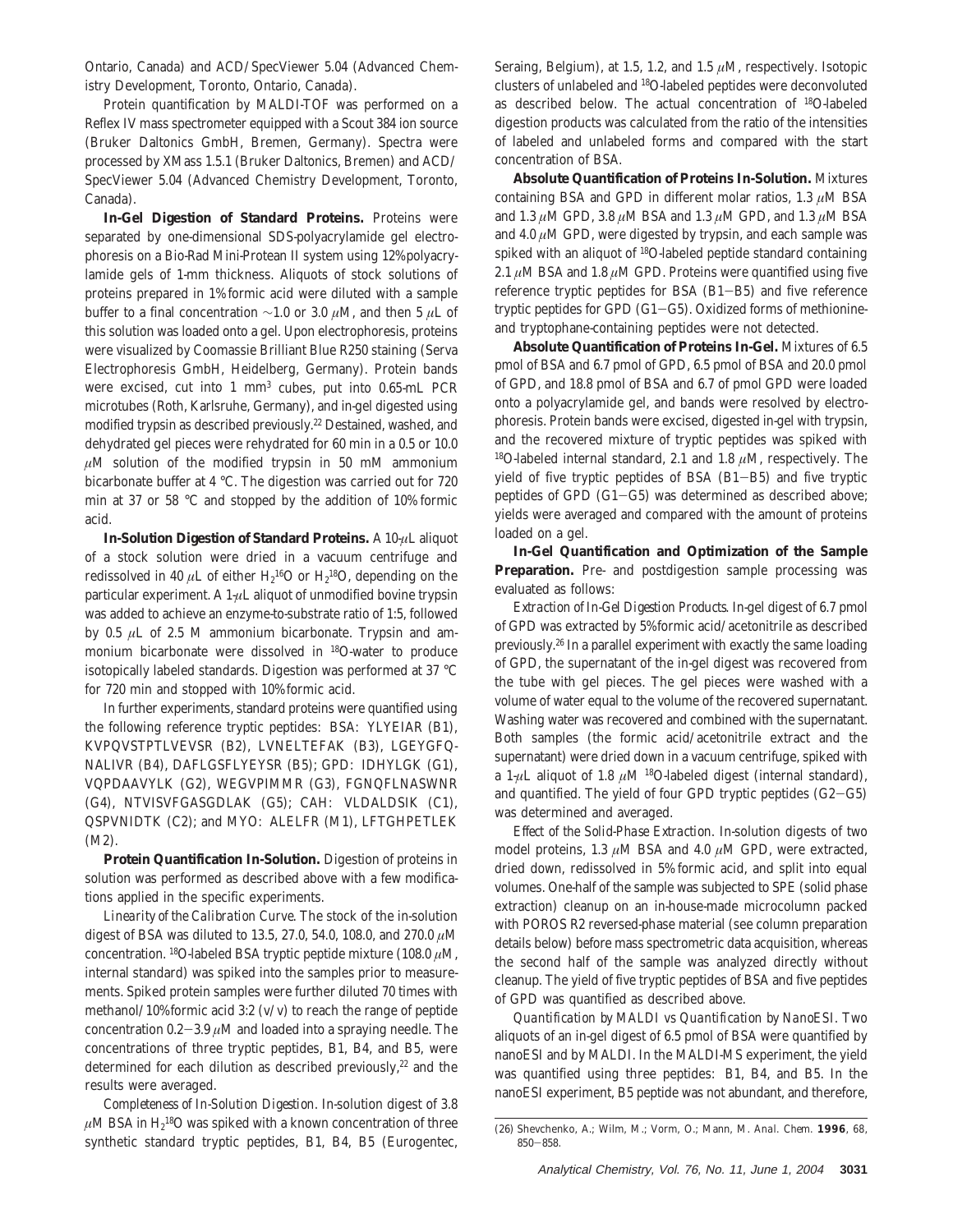B1 and B4 peptides were used for the quantification. Details of the quantification procedures are provided below.

*Effect of Unbiased Loss of Peptides during In-Gel Digestion*. Twenty picomoles of GPD was in-gel-digested overnight at 37 °C, and the hydrolysis was stopped with 10% formic acid. The acidified digest was spiked with 1  $\mu$ L of 1.8  $\mu$ M of <sup>18</sup>O-digest of GPD (internal standard), and the mixture was incubated at 37 °C for another 8 h. A separate aliquot of the 18O digest of GPD was acidified and incubated in parallel with the sample as a control for possible exchange of 18O atoms to 16O atoms in water. Subsequent MALDI-MS analysis of the control suggested that no back-exchange occurred under these experimental settings. The mixture of in-gel-digested model protein and internal standard was extracted and analyzed by nanoESI QqTOF-MS. The digestion yield was quantified using four tryptic peptides (G2-G5), as described above.

*Effect of Enzyme Concentration and Digestion Temperature.* Bands containing 6.5 pmol of BSA were digested in-gel at 37 °C in the buffers containing 0.5 and 10  $\mu$ L of trypsin. In addition, bands containing 6.5 pmol of BSA, 6.7 pmol of GPD, and 9.0 pmol of CAH were digested in-gel using a higher concentration of trypsin (10  $\mu$ M) and at elevated temperature (58 °C). The digests were spiked with corresponding 18O-labeled internal standards. Peptide recovery was quantified and compared with the loaded amount of proteins. To evaluate the peptide yield, five tryptic peptides of BSA (B1-B5), four peptides of GPD (G2-G5), and two peptides of CAH (C1, C2) were used.

*Effect of the Internal Standard.* A Coomassie-stained band containing 5.2 pmol of MYO was digested in-gel in 10 *µ*M trypsin at 37 °C. In one experiment, 18O-labeled tryptic peptides were used as internal standards for the quantification. In the second experiment, isotopically labeled AQUA peptides ALEL\*FR, LFTGHPETL\*EK, where L\* stands for leucine with one 15N and six  $^{13}$ C atoms,  $^{18}$  were applied. To evaluate the digestion yield, the recovery of two peptides, M1 and M2, was determined.

**Quantification by NanoESI MS/MS.** Products of in-gel digestion were extracted using water, 10% formic acid, and acetonitrile, as described previously.<sup>25</sup> The recovered extracts were pooled together and dried down in a vacuum centrifuge. The dried extract was redissolved in 10 *µ*L of 10% formic acid and desalted/ preconcentrated on a homemade microcolumn containing POROS R2 resin to a final volume of 2  $\mu$ L of methanol/10% formic acid 3:2  $(v/v)$ .<sup>4,25</sup> A mixture of <sup>18</sup>O-labeled peptides (internal standard) was added directly onto the column and eluted with the preconcentrated samples (unless specified otherwise). A metal-coated needle (Proxeon Biosystems, Odense, Denmark) was used to electrospray the sample. Each quantification experiment was performed in duplicate, with three sets of 100 spectra acquired and averaged per each quantified peptide. Spectra were smoothed, and peaks were automatically designated using a centroid peakpicking algorithm. Spectra presented as peak intensity (in counts) vs time of flight (in microseconds) were exported as ASCII files and imported into the ACD/SpecViewer program for graphical integration and calculation of peak areas.

**Quantification by MALDI-MS.** Sample preparation and data acquisition using MALDI-MS were performed as described previously.22 MALDI spectra presented as peak intensity (in absolute units) vs time of flight (in microseconds) were exported as ASCII files, and peak areas were calculated by graphical integration in the ACD/SpecViewer program.

**Experimental Errors.** Relative error of pipetting was 6%, as determined in a separate experiment. Errors of the amino acid analysis were 9% for BSA and 19% for GPD, as calculated from the data reports. Average error of MS/MS quantification was 5%. The overall experimental errors of determined concentrations of BSA and GPD were 12 and 21%, respectively.

**Employed Quantification Approaches.** *Absolute Quantification Using AQUA Peptides*. A quantified protein was digested in a buffer containing  $H_2$ <sup>16</sup>O water and a known amount of AQUA peptide standards. The quantified peptides and corresponding AQUA standards were fragmented by nanoESI QqTOF-MS/MS. In the MS/MS spectra of the quantified peptide and AQUA standards, y-ions<sup>27</sup> having  $m/z$  higher than the  $m/z$  of doubly charged precursors were matched, and areas of their monoisotopic peaks were determined. The amount of peptides present in the mixture was calculated from the ratios of the areas of the monoisotopic peaks of matching fragment ions.

*Absolute Quantification Using 18O-Labeled Peptides*. A quantified protein was digested in a buffer containing  $H_2^{16}O$  water. A sample of the same protein with known concentration was digested in H2 18O water, rendering tryptic peptides labeled with one or two 18O atoms at their C-termini. The known amount of a mixture of 18O-labeled peptides (internal standard) was spiked into a digest of the quantified protein. A full isotopic cluster of a mixture of unlabeled and 18O-labeled peptide was selected by Q1 quadrupole and fragmented, and pairs of y-ions were matched as described above. The amount of peptides present in the mixture was calculated from the ratio of the areas of monoisotopic peaks of the unlabeled fragment, and the deconvoluted area of the peak corresponding to the  $2 \times$  <sup>18</sup>O-labeled fragment.<sup>22,23</sup>

*Absolute Quantification Using Unlabeled Synthetic Peptides*. A quantified protein was digested in  $H_2^{18}O$ , rendering mono- and doubly 18O-labeled peptides. This mixture was spiked with the known amount of unlabeled synthetic peptides. The amount of a quantified protein was calculated as described above.

*Deconvolution of Isotopic Clusters of 18O-Labeled Peptides*. A typical MS/MS spectrum used in the protein amount determination is presented in Figure 1. In all cases, the amount of an individual digestion product,  $m_{\text{sample}}$ , was calculated from the amount of the internal standard,  $m_{\text{std}}$ , and the ratio of the averaged areas of the monoisotopic peak of the unlabeled peptide, *A*sample, and of the isotopically labeled internal standard, A<sub>istd</sub>.

$$
m_{\text{sample}} = m_{\text{istd}} \frac{A_{\text{sample}}}{A_{\text{istd}}}
$$

If the standard was 18O-labeled, the latter area was calculated by deconvoluting the isotopic cluster.<sup>22</sup>

$$
m_{\text{sample}} =
$$
\n
$$
A_{\text{sample}}
$$
\n
$$
A_{\text{double}} + A_{\text{single}}(1 - f_3) + A_{\text{sample}}(f_3^2 - f_5 - f_3)^{m_{\text{istd}}}
$$

where *A*single and *A*double are the areas of the isotopic peaks spaced

<sup>(27)</sup> Biemann, K. *Biomed. Environ. Mass Spectrom.* **<sup>1988</sup>**, *<sup>16</sup>*, 99-111.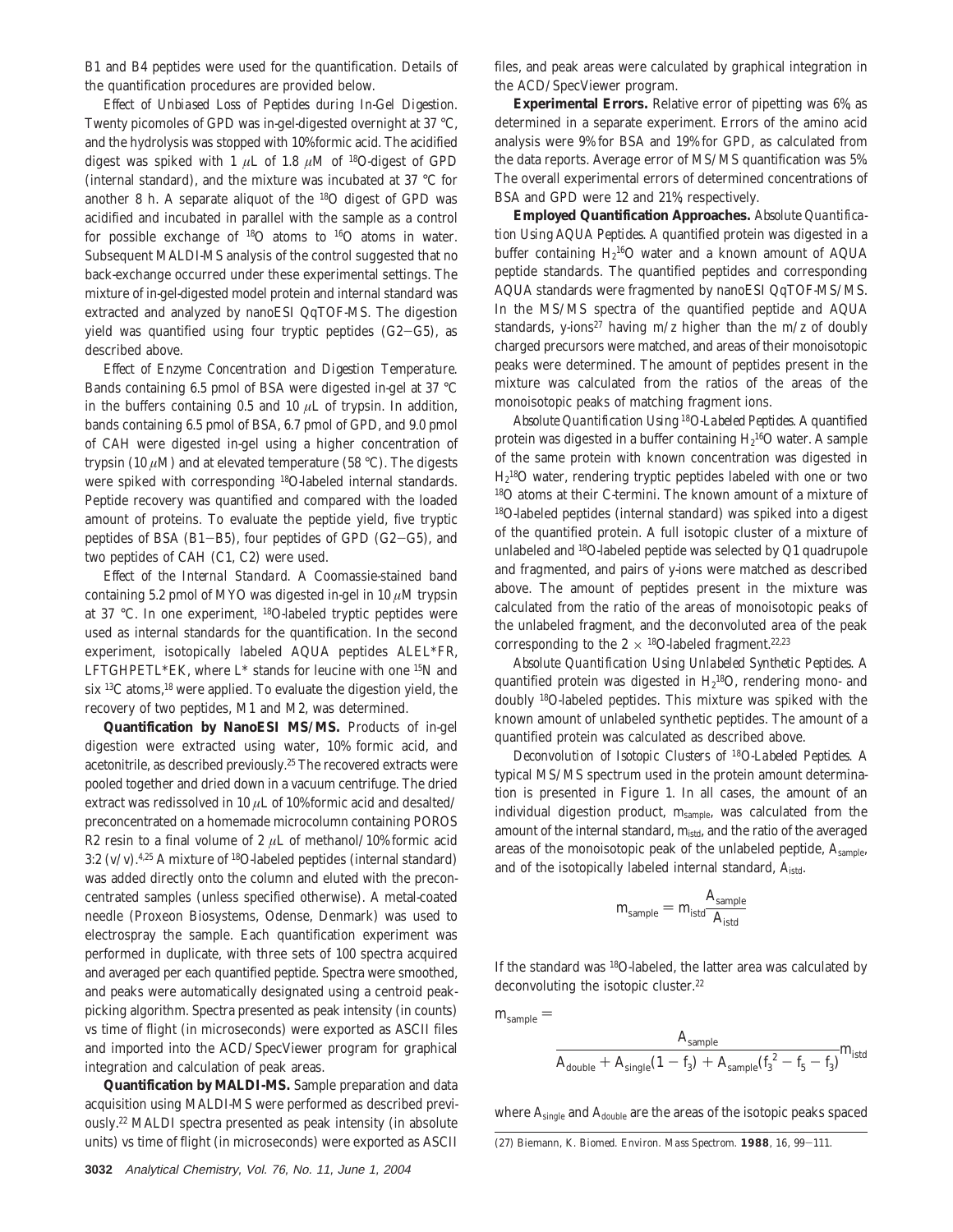

Figure 1. MS/MS spectrum of an isotopic cluster of a doubly charged ion of 18O-labeled and unlabeled BSA tryptic peptide LGEYGFQNALIVR (B4). Inset: isotopic cluster of y<sub>9</sub> fragment ion, comprising unlabeled, singly, and doubly 18O-labeled peptide forms. For accurate quantification, it is important that the spectrum is represented in intensity vs time of flight coordinates. If plotted against  $m/z$ , the number of acquired bins per detected peak (and, consequently, the peak area) will depend on its  $m/z$ .

from the monoisotopic peak of the unlabeled peptide by 2 and 4 Da, respectively. Coefficients  $f_3$  and  $f_5$  are the calculated ratios of the intensity of, respectively, third  $(+2 \text{ Da})$  and fifth  $(+4 \text{ Da})$ isotopic peaks to the intensity of the monoisotopic peak of the unlabeled peptide;  $f_3$  and  $f_5$  were calculated for each peptide using the MS-Isotope program from ProteinProspector software (UCSF mass spectrometry facility), available at http://prospector.ucsf.edu.

To determine the concentration of individual tryptic peptides, areas of peaks of typically three to five y-ion fragments were determined. The data presented the average of three parallel runs.

To calculate the amount of proteins, the amount of two to five peptides was determined and averaged. The data presents the average of three parallel runs.

Standard deviation of the mean was calculated for each data set.

# **RESULTS AND DISCUSSION**

**The Quantification Method.** In mass spectrometry-based quantification, the protein amount is usually not measured directly, but is rather inferred from the experimentally determined amount of peptides rendered by digestion of the target protein in-solution or in-gel; however, chemical and physical properties of proteins are rather diverse, and therefore, the recovery of peptides might vary considerably. Protein quantification via 18O labeling encompasses almost any detectable peptide, since internal standards (18Olabeled peptides) can be directly obtained by digesting a stock solution of the protein of interest; however, for better consistency of measurements, it was important to ensure that (a) mass spectrometric quantification relied on a linear calibration curve and (b) digestion of the stock solution of the protein standard was complete.

We tested the linearity of the instrument response by analyzing the series of samples prepared by the serial dilution of an insolution digest of BSA, which were spiked with equal amount of a mixture of 18O-labeled BSA peptides produced in a separate experiment. We plotted the ratio of peak areas of the sample and

the internal standard against the ratio of concentrations of the sample and of the internal standard. The slope value of the calibration line was  $1.0 \pm 0.1$ , the ordinate intercept was 0.01, and the correlation coefficient 0.995 (data not shown). For practical reasons, in further experiments, we maintained the ratio of concentrations of the sample and the internal standard within a range of 1:10 to 10:1, whereas the absolute concentration of the analyte was within a range of 50 nM to 5 *µ*M.

Next, we tested if the in-solution digestion of BSA in a  $\rm H_2^{18}O$ buffer was complete and all digestion products had efficiently incorporated 18O atoms.28 To this end, we performed a "reversed quantification", that is, a known amount of BSA was digested in H2 18O buffer and spiked the digest with a known amount of unlabeled synthetic peptides having the same sequence as the reference tryptic peptides from BSA. The comparison of peak intensities suggested that the concentration of reference peptides was close to the one expected from the concentration of the intact protein, on average 103  $\pm$  3%, and was within an experimental error margin of amino acid analysis (data not shown).

**Absolute and Relative Quantification of Proteins In-Solution and In-Gel.** Next, we investigated if the approach provides accurate absolute and relative quantification of proteins from in-gel and in-solution digests. Stock solutions of BSA and GPD were mixed to yield three samples with different molar ratios between the proteins, ∼1:1, 3:1, and 1:3 (BSA/GPD). Each of these samples was digested in-solution with trypsin. In another experiment, 5 *µ*L of the same protein mixtures was loaded on a gel, and bands were separated by electrophoresis, excised, and ingel-digested, and recovered peptides were quantified using spiked 18O-labeled standards. The determined absolute concentrations of proteins (and hence, their molar ratio) matched corresponding calculated values within the error margin if proteins were digested in-solution (Figure 2A); however, the yield of in-gel digestion of these proteins was rather low and enabled no accurate absolute or relative estimates (Figure 2B). Furthermore, we observed that yields of individual peptides varied strongly in in-gel digests (Figure 3), leading to a high RSD of the measured amounts of proteins. The yield of five BSA peptides was similar (Figure 3B); however, some GPD peptides were strongly underrepresented in the in-gel digest, as compared to the in-solution digest (Figure 3A). We further checked if a peptide with the lowest yield (G3, WEGVPIMMR) was lost because of oxidation of tryptophane or methionine residues, but almost no ions of corresponding multioxidized forms were detected by MALDI-MS or nanoESI-MS. Relatively large dispersion of peptide yields pointed to possible misinterpretation of in-gel quantification of proteins, since it could be affected by biased selection of reference peptides.

**In-Gel Quantification and Sample Preparation Methods.** Under conventional conditions of in-gel digestion, the yield of tryptic peptides is, first, protein-dependent, and second, it varies strongly for different peptides that originate from the same protein. At the same time, digestion of proteins in-solution enabled their robust quantification. We reasoned that two major factors (or their combination) might be responsible for reduced and biased yields of peptides in in-gel digests. First, the efficiency of in-gel digestion might be lower as compared to the digestion in-solution and might

<sup>(28)</sup> Stewart, I. I.; Thomson, T.; Figeys, D. *Rapid Commun. Mass Spectrom.* **2001**, *<sup>15</sup>*, 2456-2465.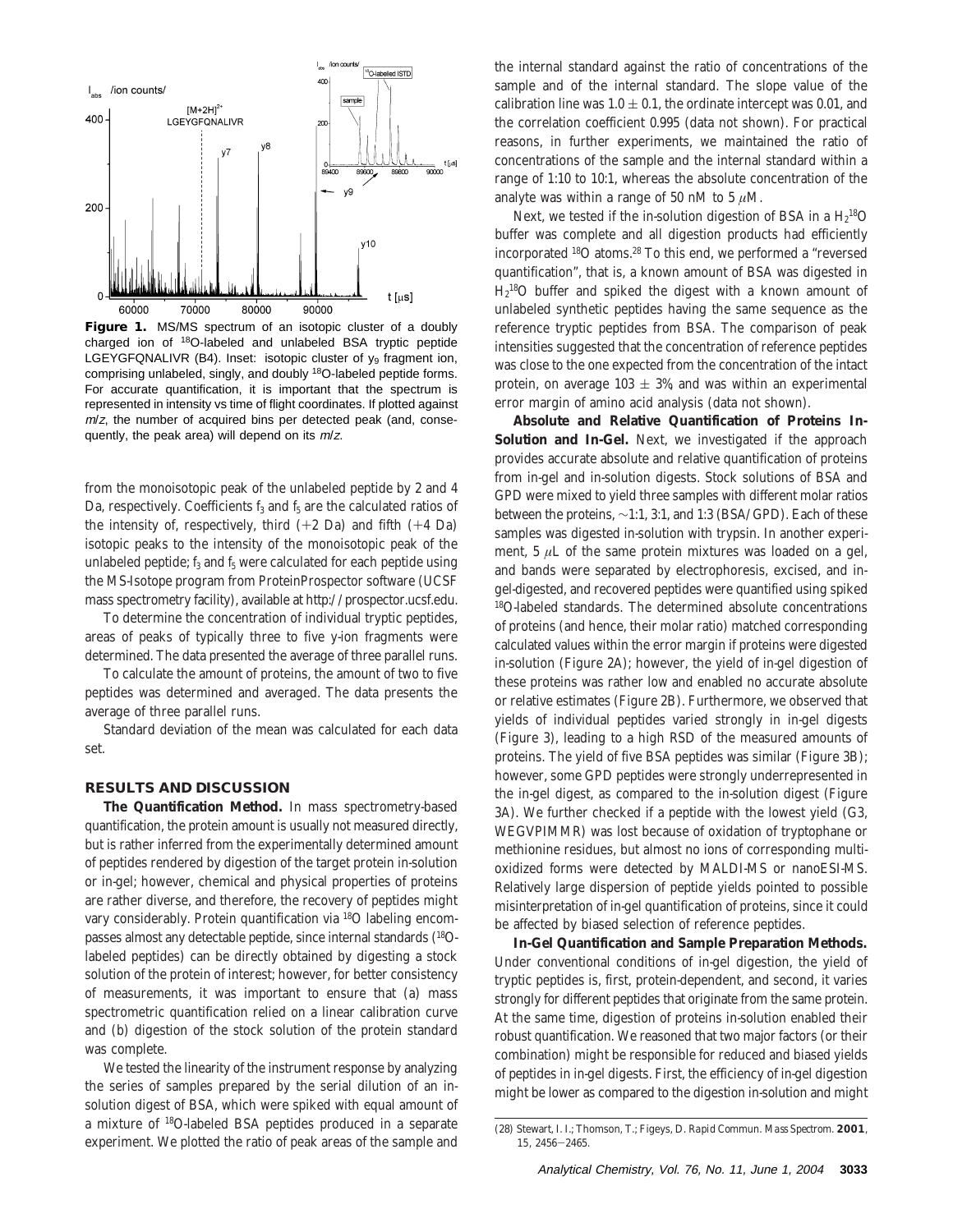

**Figure 2.** Comparison of peptide yields for in-solution (A) and ingel (B) digestion of two different concentrations and amounts of BSA and GPD. Concentrations of proteins in the in-solution digests (panel A): 3.8 (a) and 1.3 (c) *µ*M for BSA and 4.0 *µ*M (a) and 1.3 (c) for GPD. For in-gel digestions (panel B), the amounts of proteins loaded on a gel were 18.8 (a) and 6.3 (c) pmol for BSA and 20.0 (a) and 6.7 (c) pmol for GPD. The digestion yield averaged for all quantified peptides is presented in percent. The protein concentrations determined by in-solution digests were determined in three independent experiments by digestion of mixtures of BSA and GPD present in various molar ratios.



**Figure 3.** Yields of individual tryptic peptides of in-gel-digested GPD (A) and BSA (B) under conventional digestion conditions: trypsin concentration 0.5 *µ*M, digestion temperature 37 °C. The peptide yield is presented in percentage of the loaded amount of proteins: 6.3 pmol for BSA; 6.7 pmol for GPD.

render a different set of digestion products. Second, biased losses of peptides might occur during postdigestion sample processing of in-gel digests, for example, during the extraction of peptides from a polyacrylamide matrix. We further focused on the latter reason and set out to determine if any particular step in the sample preparation and quantification protocols might cause biased loss of peptides from in-gel digests.

We first checked how sample cleanup by a solid-phase extraction affected the yield of various peptides. Although it is known that small or hydrophilic peptides could be lost in a singlestage reversed-phase purification,<sup>29,30</sup> such loss would equally affect quantified (unlabeled) and internal standard (18O-labeled) peptides if their mixture is directly applied onto the column. We spiked

| SPE cleanup | BSA                             |     | GPD                       |     |                               |     |
|-------------|---------------------------------|-----|---------------------------|-----|-------------------------------|-----|
| no          | $c_{\rm calc}^a$ [µM]           | 1.3 | $c_{\rm calc}$ [ $\mu$ M] | 4.0 | $R_{\rm calc}{}^c$            | 3.1 |
|             | $c_{\exp}^b$ [ $\mu$ M]         | 1.0 | $c_{\exp}$ [ $\mu$ M]     | 3.6 | $R_{\rm exp}$ <sup>d</sup>    | 3.6 |
|             | SD <sup>g</sup>                 | 0.1 | SD                        | 0.3 | $\Lambda^e$                   | 0.5 |
|             | RSD $\lceil \frac{M}{h} \rceil$ | 10  | RSD [%]                   | 8   | rel $\Delta$ [%] <sup>f</sup> | 16  |
| yes         | $c_{\rm calc}$ [ $\mu$ M]       | 1.3 | $c_{\rm calc}$ [ $\mu$ M] | 4.0 | $R_{\rm calc}$                | 3.1 |
|             | $c_{\exp}$ [ $\mu$ M]           | 1.1 | $c_{\exp}$ [ $\mu$ M]     | 3.7 | $R_{\rm exp}$                 | 3.4 |
|             | SD                              | 0.1 | SD                        | 0.9 | л                             | 0.3 |
|             | $RSD$ [%]                       | 9   | RSD [%]                   | 24  | rel $\Delta$ [%]              | 10  |

*<sup>a</sup>* Protein concentration as determined by amino acid analysis of the stock solutions. *<sup>b</sup>* Protein concentration as determined by MS. *<sup>c</sup>* Ratio of BSA and GPD concentrations (GPD/BSA) calculated from their *c*calc values. *<sup>d</sup>* Ratio of BSA and GPD concentrations (GPD/BSA) calculated from their  $c_{\exp}$  values. *<sup>e</sup>* Difference between  $R_{\exp}$  and  $R_{\text{calc}}$ . *f* Relative difference between  $R_{\exp}$  and  $R_{\text{calc}}$ , in percent. *<sup>g</sup>* Standard deviation of  $c_{\exp}$ . *h* Relative standard deviation of  $c_{\exp}$ 

aliquots of the in-solution digest with 18O-labeled internal standard, purified the mixture on a reversed-phase resin, and quantified the eluted peptides by nanoESI. In parallel experiments, the same mixtures were analyzed by nanoESI directly. We observed that under the employed experimental conditions, the cleanup step did not substantially affect the quantification of both proteins (Table 1).

Further, we checked if the extraction of peptides from the gel pieces by 5% formic acid and acetonitrile might result in a preferential enrichment of certain peptides, whereas other peptides were lost. To this end, we extracted the series of in-gel digests of GPD. In parallel experiments, only the supernatant (the digestion buffer, surrounding gel pieces in the test tube) was recovered, but no further extraction of gel pieces by formic acid or organic solvents was performed. We found that the extraction did not increase the average yield of GPD peptides substantially and that the dispersion of yields of individual peptides remained high, thus resulting in poor quantification accuracy (Table 2).

We also considered the possibility that several peptides might be preferentially absorbed by a gel matrix and were not released into the supernatant so that such losses would not be compensated by spiking the internal standards. 18O-labeled peptides cannot be added into a digestion buffer directly, since trypsin would catalyze back-exchange of 18O atoms to 16O atoms in carboxyl groups of C-terminal arginine residues. Therefore, we acidified an in-gel digest of GPD with 10% formic acid and spiked 18O-labeled internal standard into the sample. Further, we incubated the sample for 8 h at 37 °C to let the 18O-labeled peptide standard diffuse into gel pieces, as if internal standard would have been present in the sample right from the start of digestion. After the incubation, the sample was extracted, and the peptide yields were determined (Figure 4). Spiking the internal standard into the mixture improved the apparent yield of GPD peptides, with the yield of the most underrepresented peptide increased by almost 10-fold; however, the average yield was still well below the one expected from the known concentration of GDP (41%). It did not reach the

<sup>(29)</sup> Gobom, J.; Nordhoff, E.; Mirgorodskaya, E.; Ekman, R.; Roepstorff, P. *J. Mass Spectrom.* **<sup>1999</sup>**, *<sup>34</sup>*, 105-116.

<sup>(30)</sup> Neubauer, G.; Mann, M. *Anal. Chem.* **<sup>1999</sup>**, *<sup>71</sup>*, 235-242.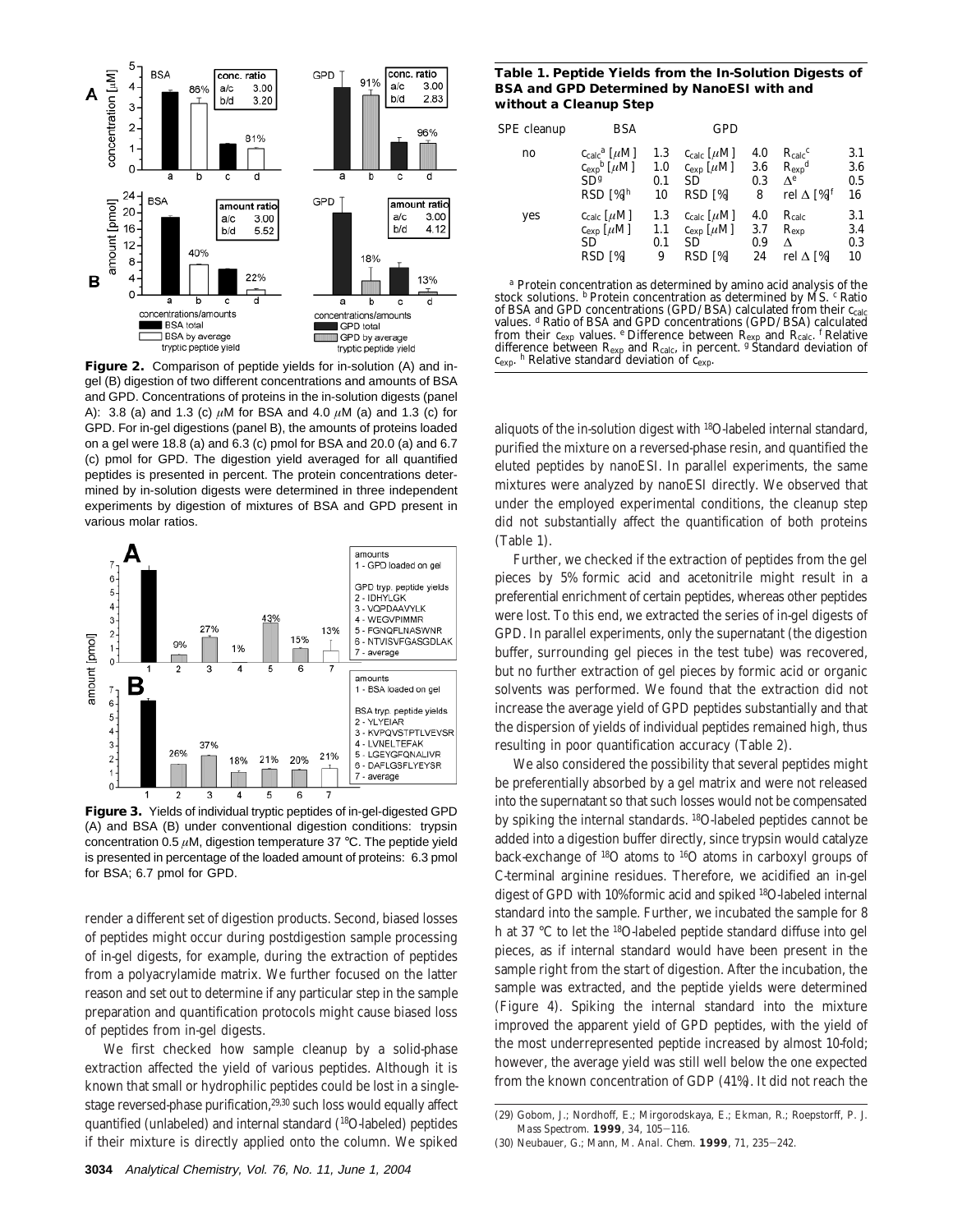#### **Table 2. Yields of GPD Peptides Determined by NanoESI with and without Extraction of Gel Pieces**

| <b>GPD</b> | extracted                          |     | not extracted            |     |
|------------|------------------------------------|-----|--------------------------|-----|
| trial 1    | $n_{\rm calc}$ <sup>a</sup> [pmol] | 6.7 | $n_{\text{calc}}$ [pmol] | 6.7 |
|            | $n_{\exp}$ <sup>b</sup> [pmol]     | 2.0 | $n_{\text{calc}}$ [pmol] | 3.5 |
|            | SD <sup>c</sup>                    | 1.5 | SD                       | 3.0 |
|            | $RSDd$ [%]                         | 75  | $RSD$ [%]                | 86  |
|            | recovery $\lbrack\% \rbrack^e$     | 31  | recovery [%]             | 54  |
| trial 2    | $n_{\text{calc}}$ [pmol]           | 6.7 | $n_{\text{calc}}$ [pmol] | 6.7 |
|            | $n_{\exp}$ [pmol]                  | 2.5 | $n_{\exp}$ [pmol]        | 2.5 |
|            | SD                                 | 2.0 | SD                       | 1.5 |
|            | $RSD$ [%]                          | 80  | $RSD$ [%]                | 60  |
|            | recovery [%]                       | 38  | recovery  %              | 38  |

*<sup>a</sup>* Protein amount loaded on gel originated in amino acid analysis of the stock solutions. *<sup>b</sup>* Protein amount recalculated from protein amount determined by nanoESI. *<sup>c</sup>* Standard deviation of *n*exp estimation. *<sup>d</sup>* Relative standard deviation of  $n_{exp}$  estimation. *e* Percentage of tryptic peptide recovery.



**Figure 4.** Internal standards (18O-labeled peptides) were spiked into the in-gel digest of GPD before and after digestion. Bars represent 1, total amount of GPD loaded on a gel; 2-5, yield of GPD tryptic peptides G2-G5, respectively. Digestion yield is presented in percentage of the loaded amount of protein (20 pmol).

yield of the in-solution digestion, and the variability in the recovery of individual peptides remained substantial.

This prompted us to speculate that low recovery of the digestion products is most likely determined by the kinetics of in-gel digestion of a protein substrate, rather than by biased losses that occurred during postdigestion handling of the sample. We note, however, that this conclusion is only supported by the observed intensities of a small number of the most intense peptide peaks that were most suitable for the subsequent quantification, rather than by a comprehensive interpretation of peptide mass fingerprints.

**Internal Standards and Mass Spectrometric Detection.** Next, we asked if absolute quantification by mass spectrometry depends on employed internal standards and on the method of mass spectrometric detection of reference peptides. Further prompting this question, the successful absolute quantification of gel-separated myoglobin by LC-MS/MS and synthetic peptide standards containing isotopically labeled leucine residues was recently reported by Gerber et al.<sup>18</sup> We therefore quantified the in-gel digest of 5.2 pmol myoglobin by nanoESI using the same set of synthetic peptides and the same digestion conditions as described by Gerber et al. In a parallel experiment, the same amount of gel-separated myoglobin was quantified using 18O-labeled peptides, and the results were compared. Quantification based on 18O-labeled peptides estimated the amount of myoglobin at  $5.3 \pm 0.6$  pmol, whereas using AQUA peptides, it was determined as  $4.7 \pm 0.7$  pmol. We, therefore, concluded that under the chosen experimental conditions, the results of quantification experiments did not depend on the type of employed internal standards.

We further considered if 18O quantification would be affected by the employed mass spectrometric method. Series of in-gel digests of bands, each containing 6.5 pmol of BSA were analyzed by MALDI-MS and by nanoESI. The average yield of tryptic peptides determined by MALDI-MS and nanoESI-MS was 43  $\pm$ 13% and 35  $\pm$  5%, respectively. Thus, both methods produced consistent results; however, the nanoESI method was more accurate and allowed relatively straightforward quantification in simple protein mixtures. Longer acquisition time provided reliable ion statistics for many fragment peaks acquired from multiple precursor ions. Thus, accurate calculation of peak areas and subsequent quantification were simplified; however, it has also become apparent that for quantifying protein mixtures of higher complexity, LC-MS/MS capabilities are indispensable.

**Increasing the Peptide Yield of In-Gel Digestion for Absolute Quantification.** The outcome of the above experiments prompted us to conclude that the completeness of in-gel digestion is a major limiting factor in accurate absolute quantification of gel-separated proteins. We previously reported<sup>22</sup> that higher concentration of methylated autolysis-resistant trypsin (><sup>5</sup> *<sup>µ</sup>*M) and elevated temperature (58 °C) resulted in higher yield of ingel digestion. The protocol (termed ADP for accelerated digestion protocol) was successfully applied for the identification of gelseparated proteins and provided high-quality peptide mass fingerprints after 30 min of in-gel digestion. We tested if the reaction conditions, similar to the ones used in ADP, would also help us to provide robust absolute quantification.

BSA, GPD, and CAH were digested in 10 *µ*M modified trypsin at 58 °C. Although we observed a substantial increase in the average yield of digestion products, the cleavage was still incomplete, reaching ∼70% for BSA, 40% for GPD, and 80% for CAH, and reproducibility was rather poor because abundant background of trypsin autolysis products compromised the quality of nanoESI quantification. Therefore, we concluded that under the current settings, it was only possible to provide a rather rough estimate of the absolute amount of gel-separated proteins within ∼50% error.

**Why Does Polyacrylamide Matrix Hamper Absolute Quantification?** We see several lines of evidence that the reduced yield of tryptic peptides from in-gel digests resulted from the limited yield of in-gel digestion process, rather than from our inability to recover produced peptides from the gel matrix or to accurately determine their concentration. Peptide yield in the in-solution digest was almost complete; however, the recovery of peptides from in-gel digests was not. We then successively tested a number of factors that might be contributing to biased loss of digestion products. Although we observed that adding the internal standards into the mixture improved quantification, no indication of a major loss of peptides was apparent. At the same time, the only experi